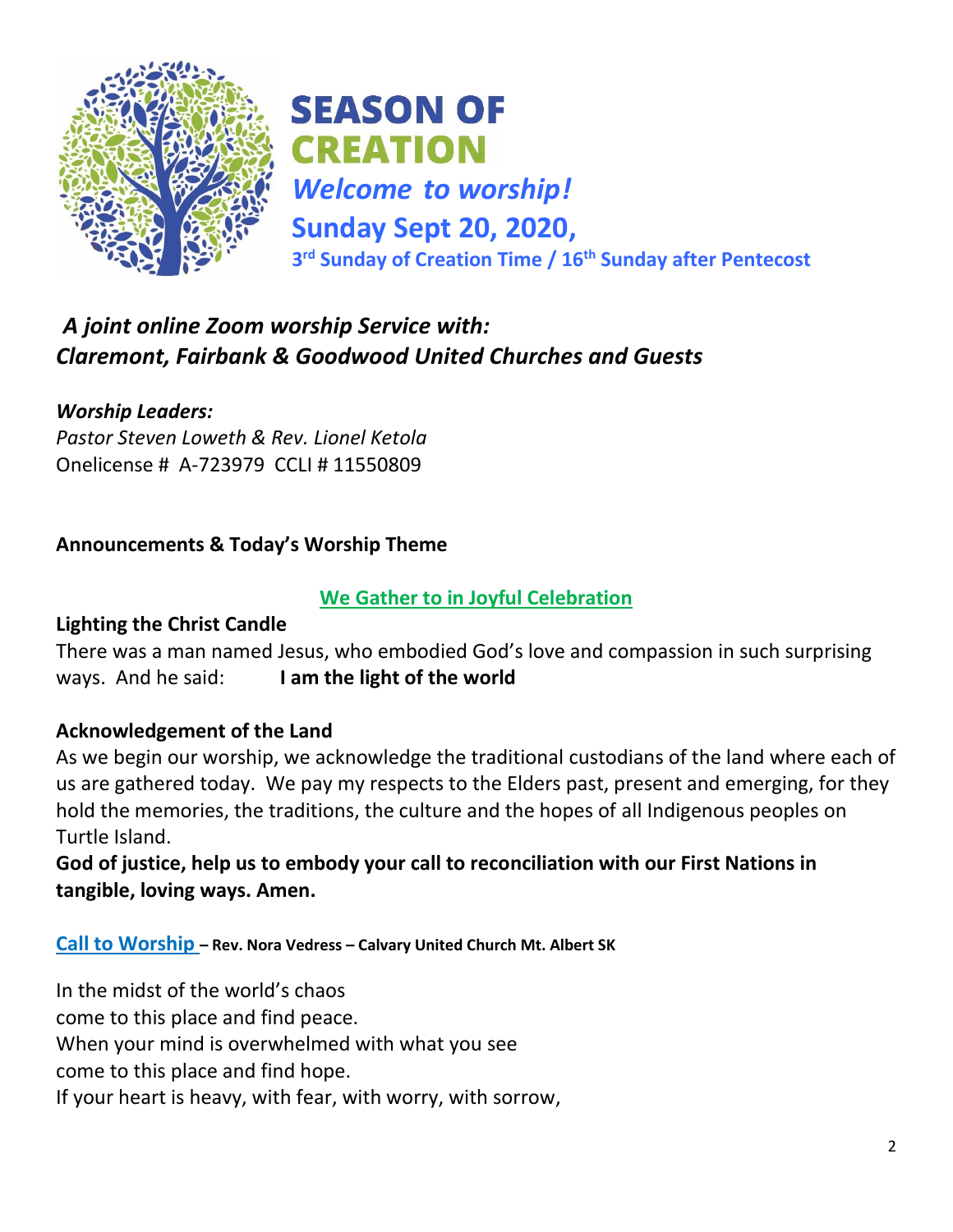come to this place and find strength. As you long for community in a world that is torn apart, come to this place and find love.

Come people of God, and in this place, in this moment, find peace, hope, strength and love, as we worship and pray together.

### **Opening Hymn: Gather us in VIDEO**

### **Prayer of the Day**

**God, you split rocks in the wilderness, and gave your people abundant drink, as from the deep. Come to us, Lord. Give us that abundant water.**

**You made streams come out of the rock, and caused waters to flow down like rivers. Come to us, Lord. Send the waters down upon us.**

**You turned the desert into pools of water, the parched land into springs of water. Come to us, Lord. Create springs in the parched desert of our hearts.**

**As a deer longs for flowing streams, so my soul longs for you, O God. My soul thirsts for God, for the living God. Come to us, Lord, and fill our longing. Amen.** 

### **We Open our Hearts to the Spirit's Voice**

One: Whether you take what is written in the Bible as fact, metaphor, myth or story, listen now to these words for the meaning they hold in your lives today. **All: May the Spirit bless us with wisdom and wonder, as we ponder the meaning of these words in our lives.**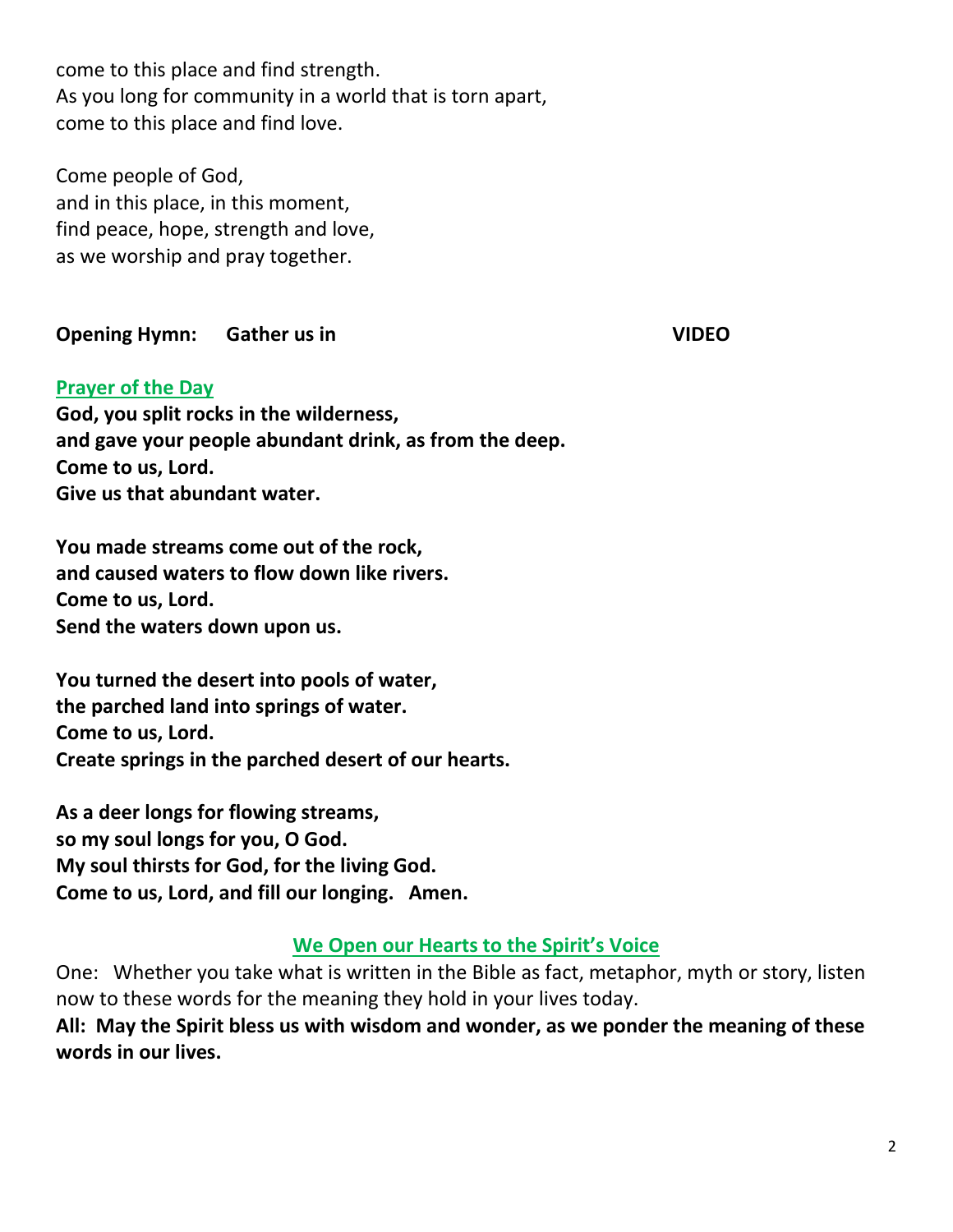# **Exodus 17:1-7**

From the wilderness of Sin the whole congregation of the Israelites journeyed by stages, as the LORD commanded. They camped at Rephidim, but there was no water for the people to drink. <sup>2</sup>The people quarreled with Moses, and said, "Give us water to drink." Moses said to them, "Why do you quarrel with me? Why do you test the LORD?" <sup>3</sup>But the people thirsted there for water; and the people complained against Moses and said, "Why did you bring us out of Egypt, to kill us and our children and livestock with thirst?" <sup>4</sup>So Moses cried out to the LORD, "What shall I do with this people? They are almost ready to stone me." <sup>5</sup>The LORD said to Moses, "Go on ahead of the people, and take some of the elders of Israel with you; take in your hand the staff with which you struck the Nile, and go. <sup>6</sup>I will be standing there in front of you on the rock at Horeb. Strike the rock, and water will come out of it, so that the people may drink." Moses did so, in the sight of the elders of Israel. <sup>7</sup>He called the place Massah and Meribah, because the Israelites quarreled and tested the LORD, saying, "Is the LORD among us or not?"

Holy Wisdom, Holy Word. **Thanks be to God.** 

**Song: As the Deers Pants for the Water VU 778 Psalm 42 VIDEO** 

# **Philippians 2:1-13**

If then there is any encouragement in Christ, any consolation from love, any sharing in the Spirit, any compassion and sympathy,  $2$  make my joy complete: be of the same mind, having the same love, being in full accord and of one mind. <sup>3</sup>Do nothing from selfish ambition or conceit, but in humility regard others as better than yourselves. <sup>4</sup>Let each of you look not to your own interests, but to the interests of others.  $5$ Let the same mind be in you that was in Christ Jesus,  $6$ who, though he was in the form of God, did not regard equality with God as something to be exploited,  $\frac{7}{1}$  but emptied himself, taking the form of a slave, being born in human likeness. And being found in human form,  $8$ he humbled himself and became obedient to the point of death— even death on a cross. <sup>9</sup>Therefore God also highly exalted him and gave him the name that is above every name,  $10$ so that at the name of Jesus every knee should bend, in heaven and on earth and under the earth,  $11$  and every tongue should confess that Jesus Christ is Lord, to the glory of God the Father.

 $12$ Therefore, my beloved, just as you have always obeyed me, not only in my presence, but much more now in my absence, work out your own salvation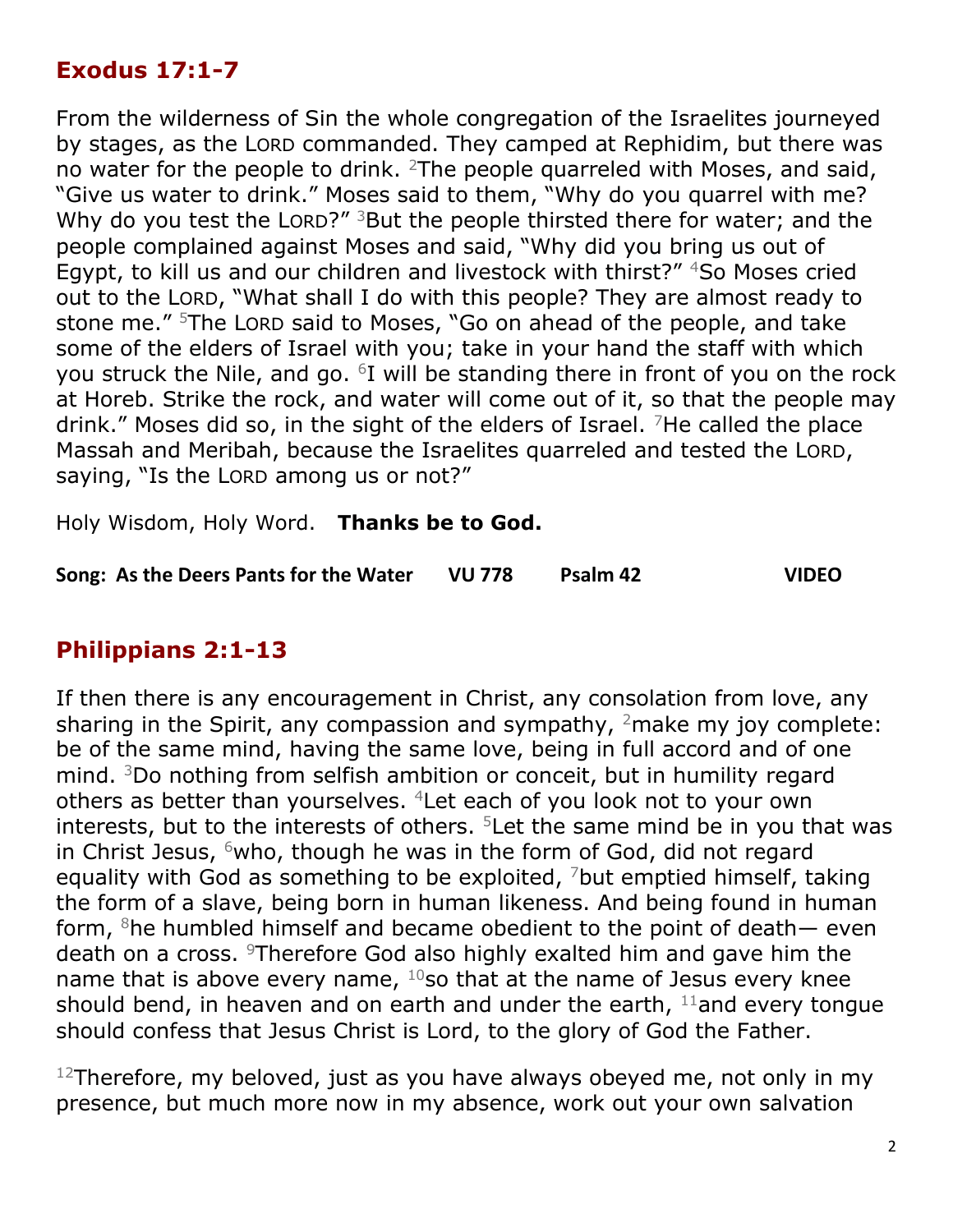with fear and trembling;  $13$  for it is God who is at work in you, enabling you both to will and to work for his good pleasure.

Holy Wisdom, Holy Word **Thanks be to God** 

**Reflection: Pastor Steven Loweth** 

**Gospel Acclamation: Sung Alleluia (VIDEO: Mt. Tabour Lutheran Church, SC)** 

**Alleluia. Lord, to whom shall we go? You have the words of eternal life. Alleluia, alleluia. Alleluia, alleluia. Alleluia, alleluia. Alleluia, alleluia.**

# **Matthew 21:23-32**

 $23$ When he entered the temple, the chief priests and the elders of the people came to him as he was teaching, and said, "By what authority are you doing these things, and who gave you this authority?" <sup>24</sup> Jesus said to them, "I will also ask you one question; if you tell me the answer, then I will also tell you by what authority I do these things.  $25$ Did the baptism of John come from heaven, or was it of human origin?" And they argued with one another, "If we say, 'From heaven,' he will say to us, 'Why then did you not believe him?' <sup>26</sup>But if we say, 'Of human origin,' we are afraid of the crowd; for all regard John as a prophet." <sup>27</sup>So they answered Jesus, "We do not know." And he said to them, "Neither will I tell you by what authority I am doing these things.

 $28$ "What do you think? A man had two sons; he went to the first and said, 'Son, go and work in the vineyard today.' <sup>29</sup>He answered, 'I will not'; but later he changed his mind and went. <sup>30</sup>The father went to the second and said the same; and he answered, 'I go, sir'; but he did not go.  $31$ Which of the two did the will of his father?" They said, "The first." Jesus said to them, "Truly I tell you, the tax collectors and the prostitutes are going into the kingdom of God ahead of you.  $32$  For John came to you in the way of righteousness and you did not believe him, but the tax collectors and the prostitutes believed him; and even after you saw it, you did not change your minds and believe him.

Holy Wisdom, Holy Word. **Thanks be to God.**

**Reflection: Rev. Lionel**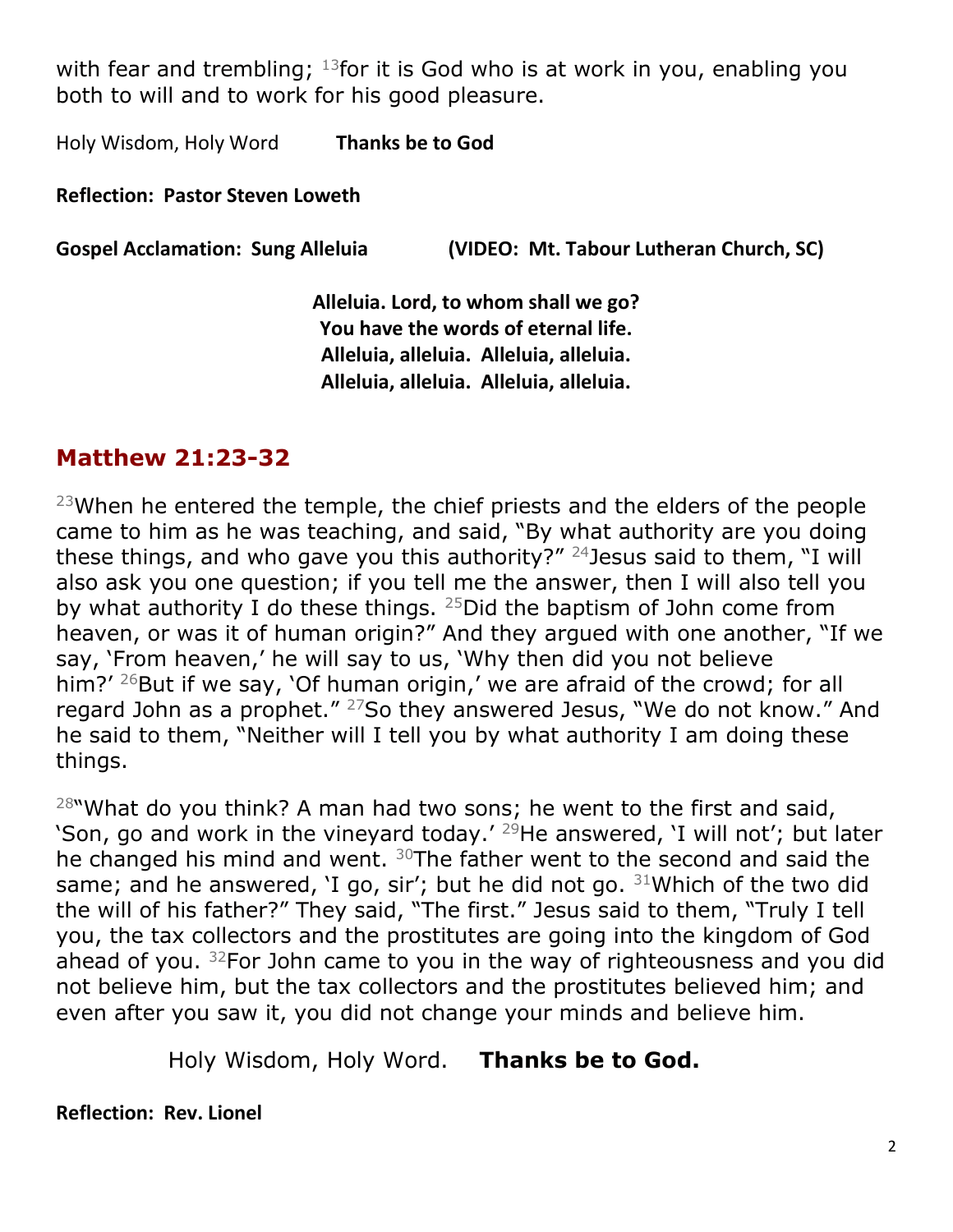### **Song: What a Friend We Have in Jesus VU 664 VIDEO**

### **We Joyfully Respond to the Good News**

### **Invitation to the Offering**

*Let us pray:* 

### **Prayer of Dedication for the Gifts**

**For the blessing of this and all our days, we thank you, Gracious God. Accept, we pray not just our offerings of financial support, but also our lives freely offered in gratitude for all that you have done for us. May these gifts bring wholeness and joy to our world. Amen.** 

**Prayers for the People** *(Inspired by Psalm 78: 15)*

God of a Wilderness people, You split rocks open in the wilderness. You called water to pour forth from the fissures. To quench your people's thirst. To calm your people's complaints. To teach us how to trust.

You split rocks open in the wilderness. You split rocks open in my heart. You called living water from there, too. To change your people's path. To fuel your people's journeys. To teach me how to believe.

You are splitting rocks open in our communities. You are calling forth the rush of our voices. To flush out your people's complacency. To bubble up your people's creativity. To teach us how to act out in faith. (Again)

You are splitting and pouring and helping and churning, You are rumbling and turning and raining and charging, and we are trying to follow along. Not understanding. Not knowing. And, yes, complaining.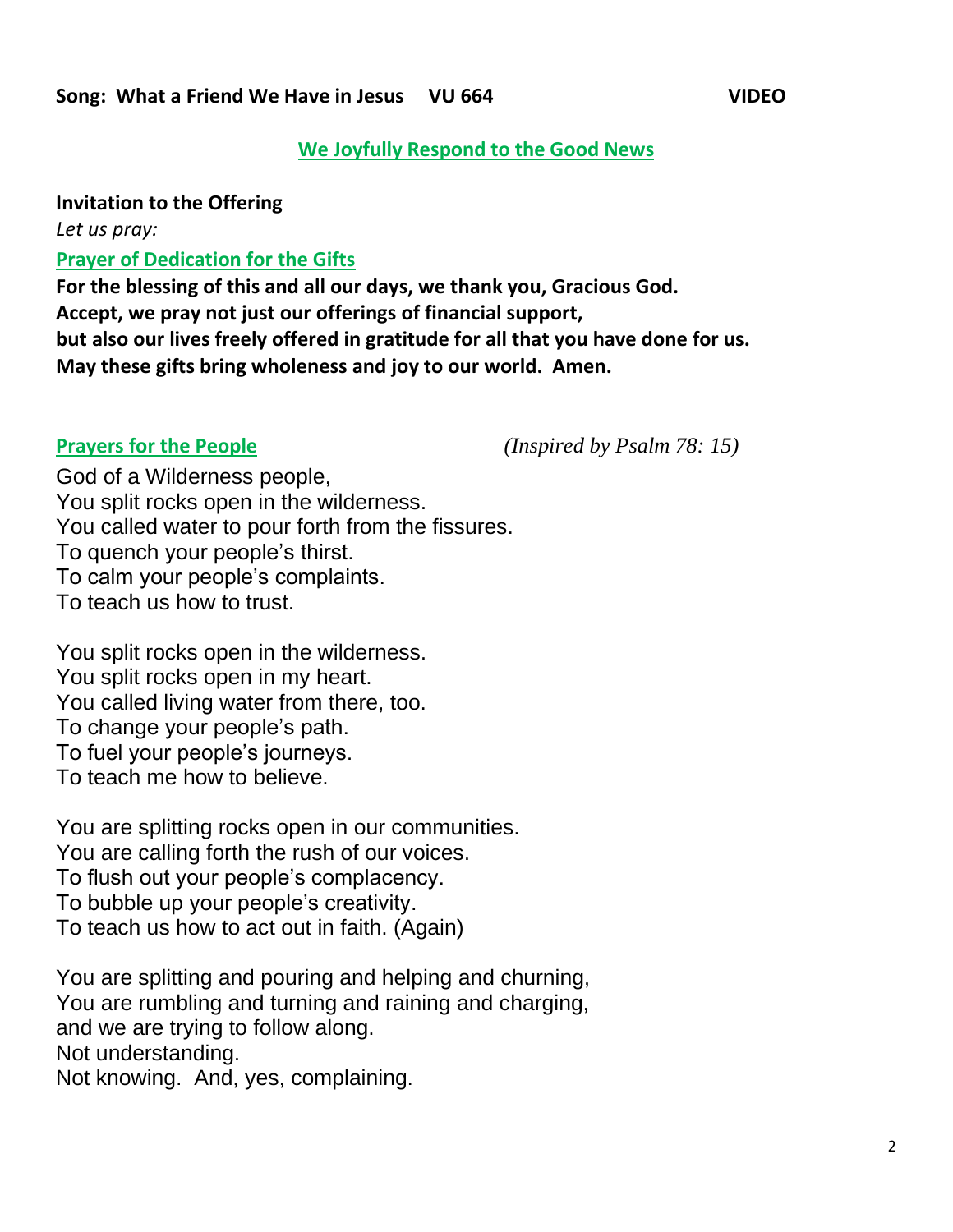And You. You don't give up. So, go ahead. We're here. Listening. Learning. Breaking. Trying. For You.

God of your Wilderness people, hear our prayer.

God who refreshes your parched people, hear the prayer concerns that we lift up to you now.

*Prayers of intercessions are spoken*

All of these prayers we ask in Jesus' name, who taught us to pray**: "God, our Mother and Father in Heaven, hallowed be thy name … Amen."** 

|  | Hymn of the Day: VU #641 | Lord Jesus, You Shall Be My Song<br><b>VIDEO</b> |
|--|--------------------------|--------------------------------------------------|
|--|--------------------------|--------------------------------------------------|

**Blessing and Commissioning** (based on Matthew 21: 23-32)

Go now to will and to work for God's purposes. Let the same mind be in you that was in Christ Jesus. Be filled with the same love that God has for all creation.

And may God quench your thirst with love and consolation; May Christ Jesus strengthen you and encourage you; And may the Holy Spirit lead you on and make your joy complete. Amen.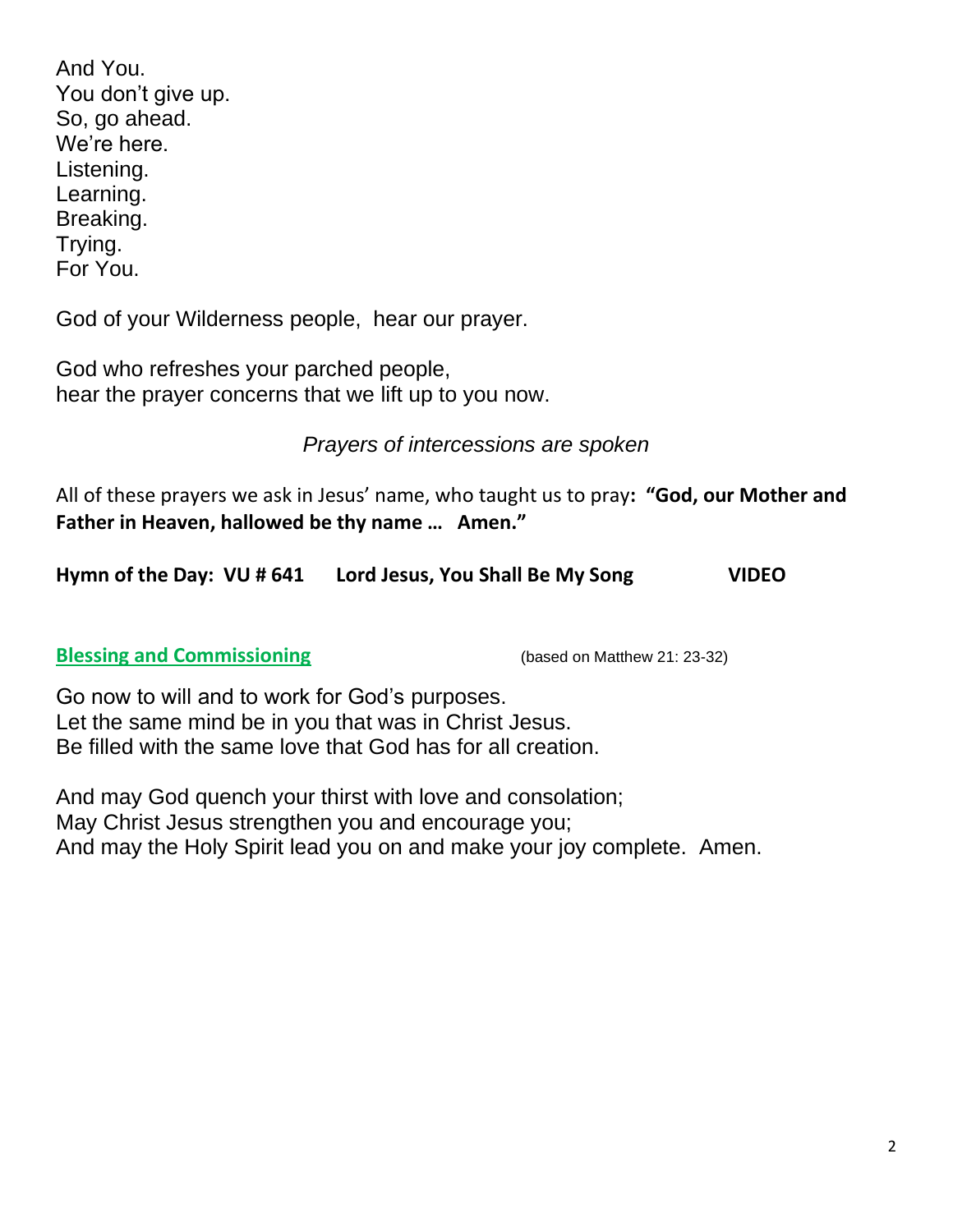# *ANNOUNCEMENTS*

### **CHURCH RE-OPENING SURVERY – (Claremont & Goodwood)**

**On Wed Sept 30th you will be receiving a survey from the joint Church Re-opening committee.** It will be emailed and also hand delivered to members without internet. This survey will give the Re-Opening Committee and your church's Board feedback to guide their decision making process about re-opening. You will also receive a copy of the joint committee's **DRAFT Re-opening Plan** for your review & feedback.

### **Surveys are due Monday October 5th .**

**Thank you** for taking the time to give us your feedback!

### **Two Fall Book Study Group Groups – buy your book now!**

**Thursdays at 7:00 pm: Lenny Duncan Book Study Group:** Our last two sessions of this Fall book study group on Rev. Lenny Duncan's book: **"Dear Church: A Love Letter from a Black Preacher to the Whitest Denomination in the U.S."** will take place Thursday Oct 1 & Thurs Oct 8<sup>th</sup> at 7:00 pm on Zoom.

**New Book Study Series: Beginning Friday October 9th 10:30 am: Book Study Group: 21 Things You May Not Know About the Indian Act, by Bob Joseph.** After this book we will read Bob Joseph's second book: **Indigenous Relations: Insights, Tips and Suggestions to make Reconciliation a Reality.** This group is open to all members of Claremont, Fairbank and Goodwood United Churches, and friends. So please order your copy of both books now!

**Next Joint Church Re-Opening Committee**: **Thurs October 8th, 7:00** pm on Zoom.

**Goodwood United Church: New time: Online Check-in: Tuesdays at 10:00 AM, on Zoom.**  Once our check in time has come to a conclusion, the group will proceed with our weekly Bible Study / "Conversations about Life", so feel free to join us for this as well.

**Claremont United Church: Wednesdays @ 12:00 noon - Join us for a Zoom "drop-in" meeting** Everyone is invited to join us for these "Virtual Brock Café" Zoom gatherings to connect with our congregational community.

### **Past Services are being uploaded to Youtube**

**We are now live streaming to our YouTube Channel. The service will also be available for watching later. Please use this link to visit the uploaded services site.**  <https://www.youtube.com/channel/UC1HPD2ai10bo-qbNaXvNVtw>